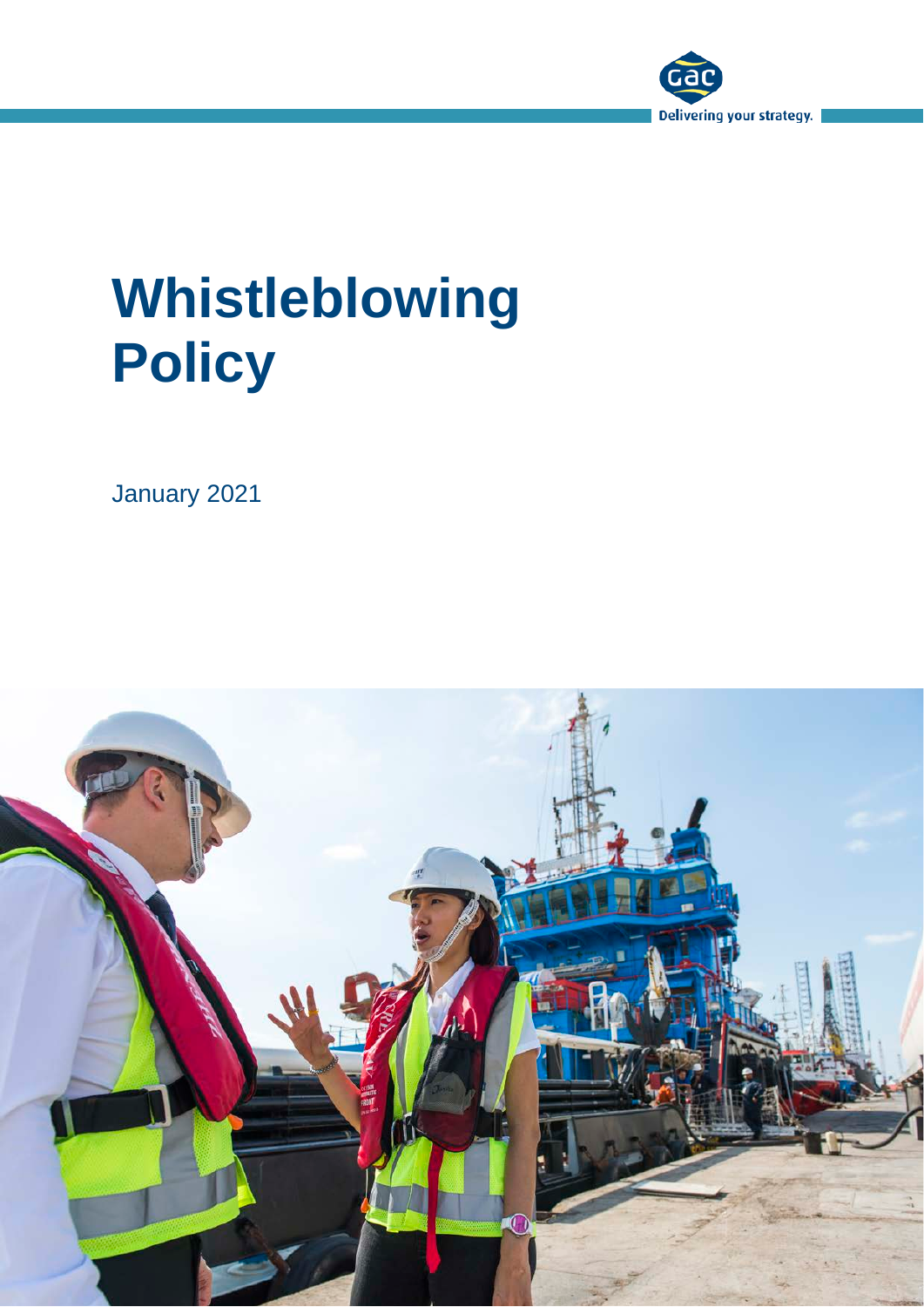

#### **Whistleblowing Policy**

#### **1. POLICY STATEMENT**

GAC Group **(GAC)** is committed to conducting its business in an honest, ethical and transparent manner. From time to time however, all organisations face the risk of business falling below such standards. A culture of openness and accountability is essential to prevent such situations occurring and to address them in the correct manner when they do occur.

The aims of this policy are:

- To encourage staff to report suspected wrongdoing as soon as possible, in the knowledge that their concerns will be taken seriously and investigated appropriately with their confidentiality respected at all times
- To provide all employees with guidance as to how to raise those concerns
- To reassure all employees that they should be able to raise genuine concerns in good faith without fear of reprisals, even if they turn out to be mistaken

## **2. WHO IS COVERED BY THE POLICY?**

All individuals working at all levels of the organisation, including senior managers, officers, directors, employees, consultants, contractors, trainees, homeworkers, part-time and fixed-term workers, casual and agency staff (collectively referred to as **employees** in this policy).

## **3. WHAT IS WHISTLEBLOWING?**

**Whistleblowing** is the disclosure of information which relates to suspected wrongdoing or dangers at work. This may include:

- Criminal activity
- Miscarriages of justice
- Danger to health and safety
- Damage to the environment
- Failure to comply with any legal or professional obligation or regulatory requirements
- Bribery
- Financial fraud or mismanagement
- Negligence
- Breach of our internal policies and procedures including the GAC Code of Ethics
- Conduct likely to damage GAC's reputation
- Deliberate concealment of any of the above matters

A **whistle-blower** is a person who raises a genuine concern in good faith relating to any of the above. If you have any genuine concerns related to suspected wrongdoing or danger affecting any of GAC's activities (a **whistleblowing concern**) you should report it under this policy.

This policy should not be used for complaints relating to your own personal circumstances, such as the way you have been treated at work. In those cases, you should use the grievance procedure in place in your organisation.

If you are uncertain whether a concern is within the scope of this policy, you should seek advice from the GAC Compliance Team via the email address [\(groupcompliance@gac.com\)](mailto:groupcompliance@gac.com). Alternatively, you can submit your concern to the dedicated whistleblowing email address [\(whistleblowing@gac.com\)](mailto:whistleblowing@gac.com).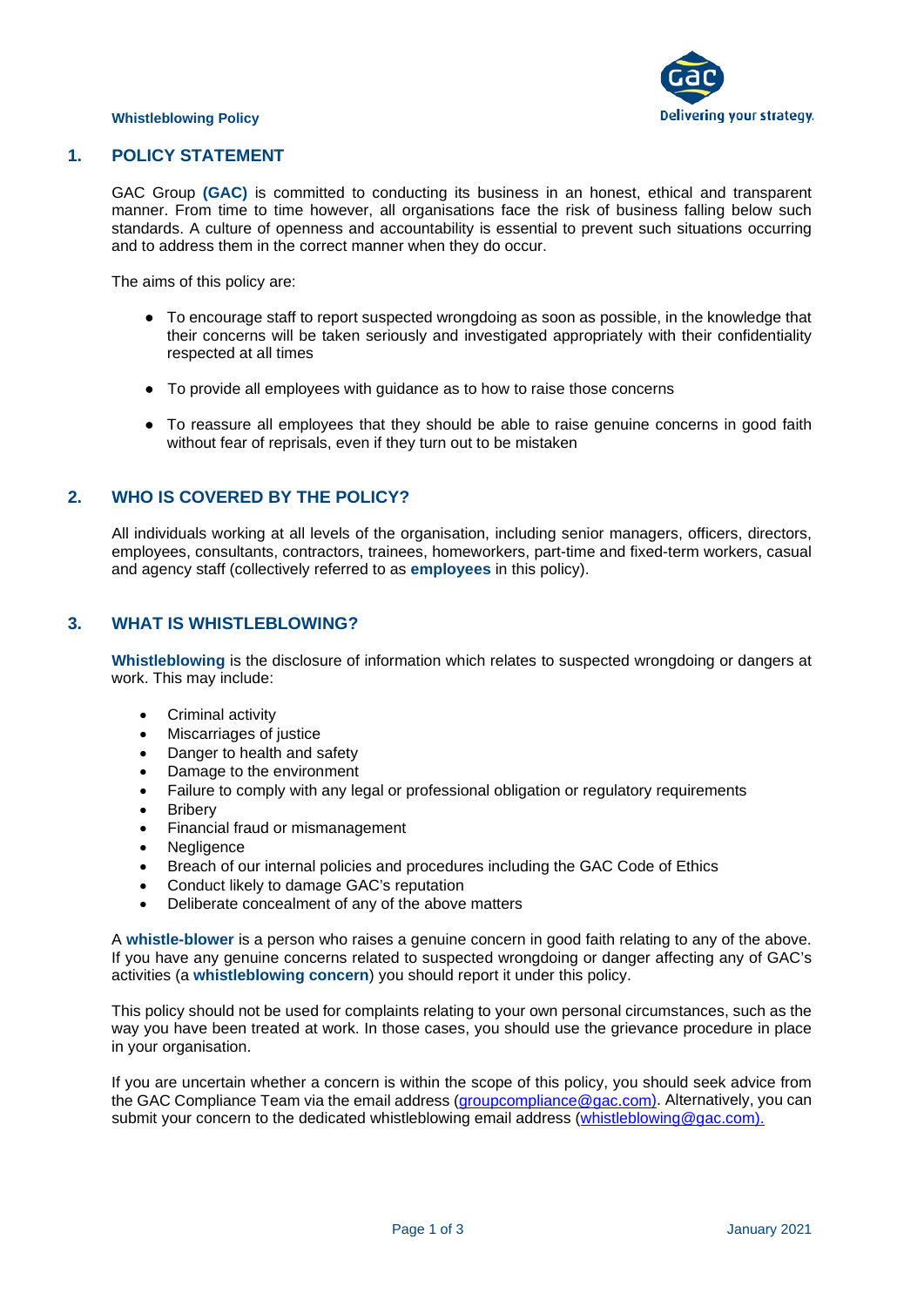

#### **Whistleblowing Policy**

# **4. RAISING A CONCERN**

GAC encourages employees, as a first step, to speak to their line managers. They may be able to agree a way of resolving your concern quickly and effectively. In some cases, they may refer the matter to the GAC Compliance Team.

Where the matter is more serious, or you feel that your line manager has not addressed your concern, or you would simply prefer not to raise the issue directly with your line manager for any reason, concerns can be referred to the GAC Compliance Team as per the contact details above.

# **5. CONFIDENTIALITY**

Employees are **not encouraged** to make disclosures anonymously as a comprehensive investigation may be more difficult or impossible if further information cannot be obtained from you. It is also more difficult to establish whether any allegations are credible and have been made in good faith should an anonymous disclosure be made.

It is however GAC's intention that employees feel able to voice whistleblowing concerns openly. If you want to raise your concern confidentially, every effort will be made to keep your identity secret and to handle your report with discretion.

# **6. INVESTIGATION AND OUTCOME**

GAC is committed to conducting any investigation in a **timely, objective and thorough manner**.

Once you have raised a concern, an initial assessment will be carried out to determine the scope of any investigation. You may be required to attend additional meetings in order to provide further information.

In some cases, an investigator or a team of investigators may be appointed including employees with relevant experience of investigations or specialist knowledge of the subject matter. The investigator(s) may make recommendations for change to enable us to minimise the risk of future wrongdoing.

GAC will aim to keep you informed of the progress of the investigation and its likely timescale. You will be informed of the outcome of the investigation however, sometimes the need for confidentiality may prevent us giving any specific details of the investigation or any disciplinary action taken as a result. You should treat any information about the investigation as confidential.

If it is concluded that a whistle-blower has made false allegations maliciously, in bad faith or with a view to personal gain, the whistle-blower may be subject to disciplinary action.

# **7. IF YOU ARE NOT SATISFIED**

The outcome you are seeking cannot always be guaranteed. It should be noted however that your concern will be dealt with fairly and in an appropriate manner. By following this policy, you can help us to achieve this.

If you are not satisfied with the manner in which your concern has been handled, you may contact the Group President [\(whistleblowing@gac.com\)](mailto:whistleblowing@gac.com).